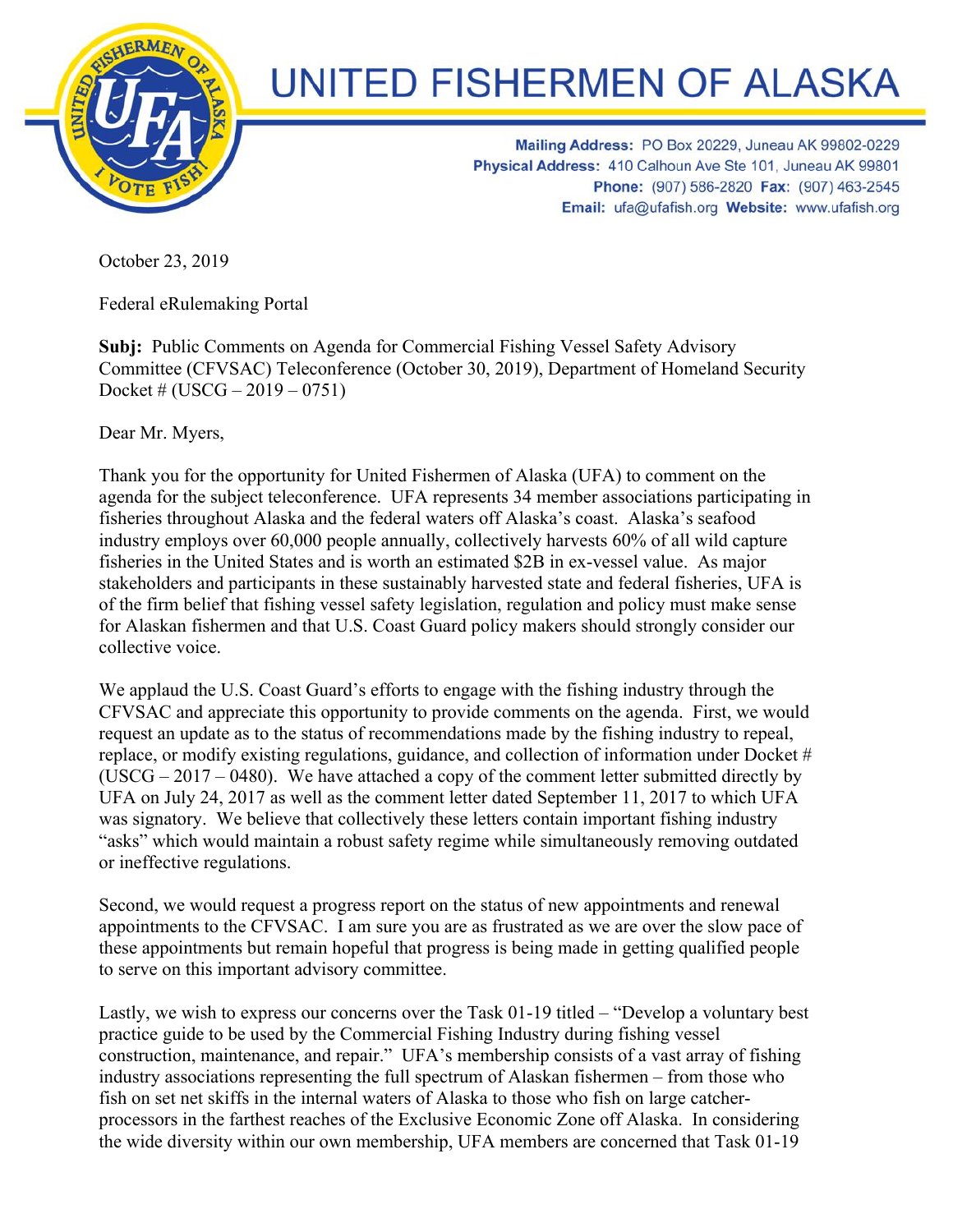is overly broad in scope, is not achievable in the timeline proposed, and is arguably not necessary.

• Construction: Construction of fishing vessels built for Alaska fisheries continues to occur within a number of shipyards in Alaska and the Pacific Northwest – and to our knowledge we have not heard that those vessels have been constructed in an unsound manner. In our view existing statutes, classification society standards, and other accepted standards such as American Boat and Yacht Council or standards established by accredited marine surveyors are sufficiently clear to inform fishermen, naval architects, and shipyard representatives who may be considering building a fishing industry vessel. In those rarer circumstances where a relatively unique vessel is being considered, the existing network of naval architects, class surveyors, marine surveyors and shipyards within each region of the country is the preferred source of information for guidance on new construction. If there are concerns with the clarity of standards, it would be important to discuss them at this meeting.

• Maintenance and Repair: Similar to the discussion regarding construction, we would point to a number of existing U.S. Coast Guard policy documents which detail the maintenance and repairs of various systems for commercial fishing industry vessels. Most recently in 2017, the U.S. Coast Guard through the CFVSAC published the "Voluntary Safety Initiative and Good Marine Practices for Commercial Fishing Industry Vessels." We feel that the sections within this document on Machinery and Electrical Safety, Material Condition, Flooding Prevention, and Period Testing of Equipment and Systems provide sufficient voluntary guidance for the maintenance and repair of existing commercial fishing industry vessels. In addition, the U.S. Coast Guard has a number of NVICs for the maintenance and repairs of various vessel hull materials including wood, fiberglass (FRP), and aluminum. Collectively these guidelines are sufficient to inform fishermen, naval architects, surveyors, and shipyards of existing guidance on the maintenance and repair of fishing vessels.

Given the highly regional nature of commercial fishing and the diversity of vessel types and sizes which may occur within a given region, it is our view that a "voluntary standards document" for the construction, maintenance, and repair which addresses the full diversity of the commercial fishing industry vessels is a complex, time consuming and largely impossible task. Instead, UFA would recommend that the U.S. Coast Guard greatly narrow the scope of this task and alternately task the CFVSAC in developing safety initiatives which incorporate elements that have proven to be worthwhile and effective in improving safety in Alaskan fisheries.

Follow the Data / Address the Risk: Focus on developing best practices in those limited fisheries where catastrophic vessel loss and or disproportionate fatalities continue to occur. Small vessel / skiff capsizing's and man overboard events remain key drivers for fatalities in Alaskan fisheries and development of practices to address those concerns should be a priority.